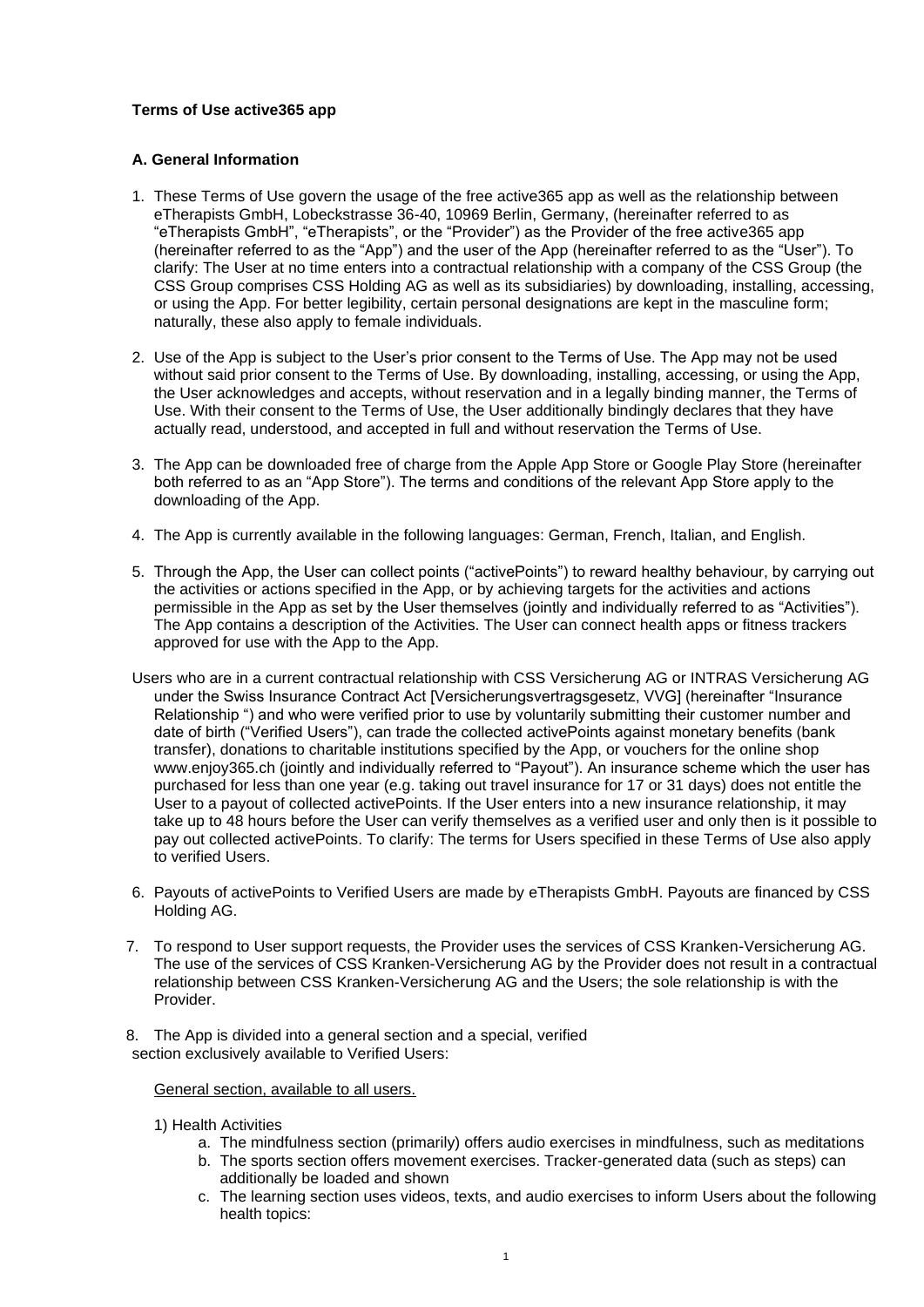- i. Mindfulness
- ii. Movement
- iii. Nutrition

2) In addition, further activities can be completed. These include unique welcome activities, challenges and similar. Further information can always be found in the App itself or in the descriptions of the individual activities.

## Verified section

All Activities successfully completed in the general section generate activePoints, which can be paid out to Verified Users in the verified section. This is subject to prior successful verification of Verified Users (cf. Clause 5 above as well as Letters D and F below).

Payouts can be made in the following ways:

- Bank transfers, with specification of an IBAN number (starting withCH) of a bank account with a Swiss bank and the first and family name of the account holder.
- Voucher for the online shop [www.enjoy365.ch](http://www.enjoy365.ch/)
- Donation to a charitable organisation specified in the App More details can be found in the App.

## **B. Conditions of Participation**

- 9. A smartphone capable of running the App, with an operating system that supports the App as well as an Internet connection, is required to use the App. The App is not compatible with all smartphone operating systems; as a result, the App cannot be used with an incompatible operating system. Offline participation is excluded. The User is responsible for the data rates of their mobile communications provider or network provider as well as all other fees, costs, and taxes associated with the use of the App. Individual App features may require the transfer of large data quantities, potentially resulting in high data transmission fees if these data are transmitted through a data connection, above all when roaming abroad. Use of the App through domestic and international mobile networks or Internet connections is at the User's own risk, and might generally result in high costs.
- 10. 10. On general principle, the App is available to natural persons who are at least 18 years of age at the time of use, have the ability to act in a sound manner, and are a resident of Switzerland. Minors who have reached the age of 16 and have submitted a signed declaration of consent from their legal representatives are also eligible to participate.
- 11. Verified Users can redeem the activePoints collected in the App against monetary value, donations, or vouchers for the online shop www.enjoy365.ch (cf. Letters D and F below).
- 12. When using the App outside of Switzerland, applicable laws of the state in which the User is located might apply. This is outside of the influence of the Provider. No guarantee can be given that the information and features of the App can be used outside of Switzerland or that either accessing or taking knowledge of these is legal. Neither can it be guaranteed that the App and/or its use is legally permissible outside of Switzerland on general principle. Use of the App outside of Switzerland is solely at the User's own risk.
- 13. No claim to use of the App exists. If the Provider grants the User the right to use the App, this gives the User a non-exclusive right, unlimited by time and location, to use the App for private, non-commercial purposes in line with these Terms of Use (Licence). This Licence can be revoked at any time through informal termination on the part of the User or Provider, e.g. with the User deleting their user account or the Provider denying or suspending access to the App without providing grounds or deleting the user account of the User without providing any grounds. Deletions of user accounts are not communicated. The rights of the User under the Licence automatically/directly lapse in the event of non-compliance with the Terms of Use on the part of the User, without this requiring relevant notification from the Provider. After termination or automatic cessation of the Licence, the User must discontinue all use of the App and destroy or delete all copies of the App from their device. Any deletion of the User account, regardless of whether done by the Provider or User, is irrevocable, and no subsequent claim to Payout of collected activePoints for Verified Users exists.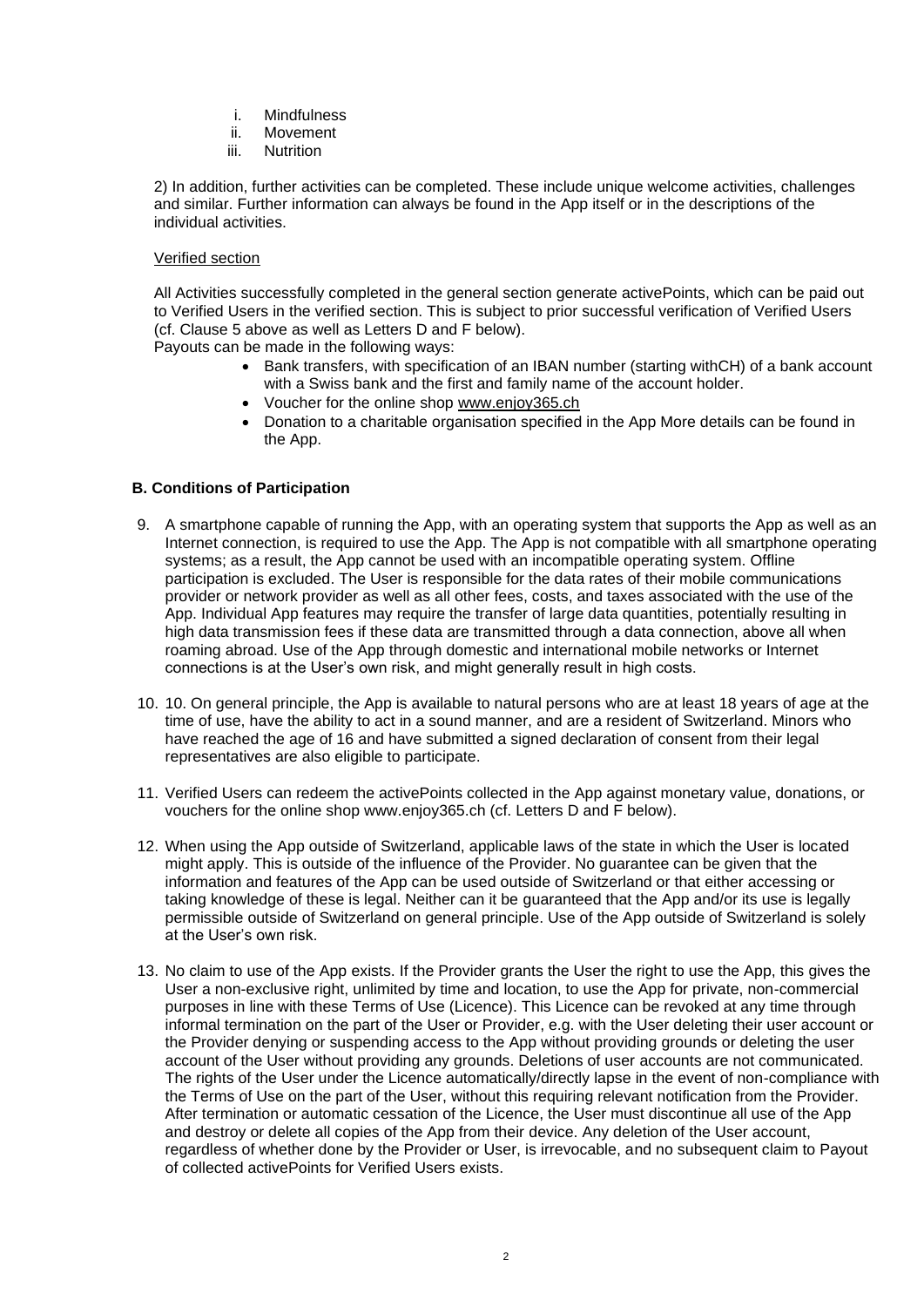# **C. Registration/Logging in and out**

- 14. Users register with their own e-mail address and set an individual password. On providing an e-mail address and specifying a password, the User registers for a user account, which includes assignment of a User ID (cf. Clause 16 below). It is recommended to change the password at regular intervals. Alternatively, the Google Service "Google Sign-In" or Apple Service "Sign in with Apple" can be used. When using these services, the terms of Google or Apple apply, respectively.
- 15. If the User opens the App after successful registration, they are already logged in. The User has the option of logging out of the App. In this case, they must enter their login details (e-mail address and password) again when relaunching the app.
- 16. On registration of the App User, the Provider generates a pseudonymized User ID and assigns it to the user. When requesting support, the User must disclose their User ID to CSS Kranken-Versicherung AG, to allow the latter to process support requests.

### **D. Verification to assess whether an Insurance Relationship exists**

17. Users must have a current Insurance Relationship to have their collected activePoints paid out (cf. Clause 5 above). An evaluation of whether such an Insurance Relationship is currently valid, and therefore exists, is at the sole discretion of the Provider. To verify whether the User has a current Insurance Relationship, the User independently and voluntarily enters their customer number and date of birth into the App. The customer number and date of birth specified by the User are matched using pseudonymised hash values, which are sent by CSS Kranken-Versicherung AG to the Provider, to verify whether the User has a current Insurance Relationship with CSS Versicherung AG or INTRAS Versicherung AG. Only Verified Users can have their collected activePoints paid out.

# **E. Changes to the Terms of Use**

18. The Operator reserves the right to make changes to these Terms of Use, including but not limited to the modalities or conditions relating to the activePoints eligible for Payouts, at any time, without prior announcement and without providing grounds. The currently valid version, which the User must accept to continue using the App, applies.

# **F. activePoints**

19. The User can collect activePoints by carrying out the Activities specified by and/or approved by the App, or by carrying out Activities permissible in the App as set by the User themselves. The applicable terms and supporting evidence to be met and provided, respectively, are specified in the descriptions on the Activities in the app, and vary from one Activity to the next. The selection of the Activities, number of rewarded activePoints, conditions, as well as eligible supporting evidence are at the sole discretion of the Provider, and these can be hanged at any time without providing grounds. After selecting one form of Payout, no subsequent changes can be made to another form.

Any sweepstakes associated with Activities may have their own provisions. These will be specified in the description of the relevant Activity or action.

- 20. The number of activePoints as well as their converted cash value in Swiss francs for Verified Users shall be determined by the Provider at its own discretion, as well as on a case-by-case basis for every Activity. The Provider can reduce or delete activePoints as well as their converted cash value in Swiss francs.
- 21. On successfully completing Activities specified by the App or permissible Activities independently selected by the User, or after meeting all the requirements which apply to the Activities while providing evidence (cf. Clause 27 below), the number of activePoints specified by the Provider is credited to the User account of the Verified User. A limited number of activePoints can be collected per calendar year, and the converted value in Swiss francs is limited as well.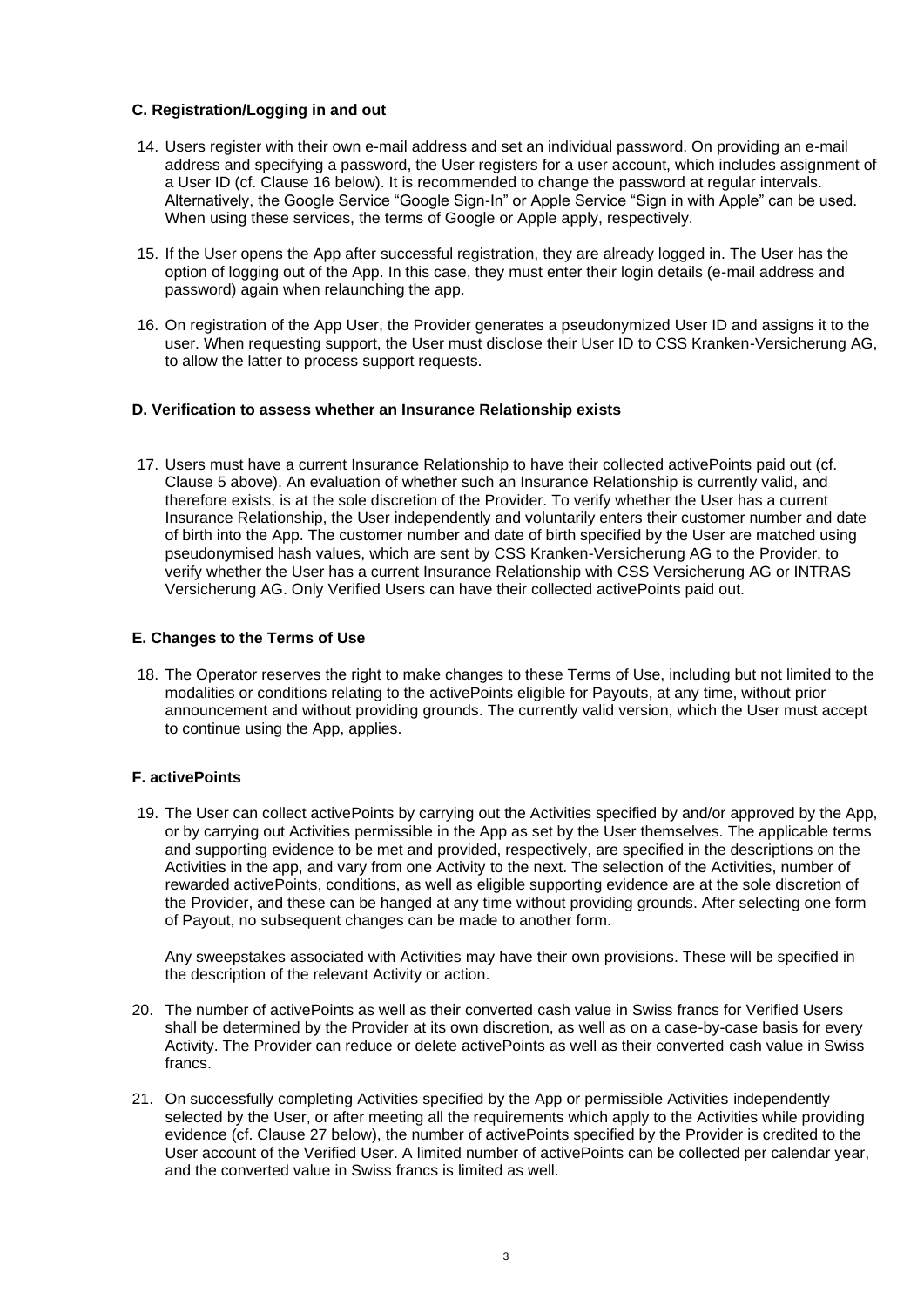- 22. Verified Users have the option of converting collected activePoints into either a monetary payment (bank transfer) or a voucher for the online shop www.enjoy365.ch. Cash Payouts are excluded. The User can also donate their collected activePoints to a charitable institution specified by the App. activePoints can only be paid out to a bank account with a Swiss bank specified by the User. Verified Users cannot make any claims to Payout of activePoints. The Provider can, at any time and without providing grounds, reject Payouts to Verified Users, either in part or in full.
- 23. The Provider is entitled to at any time make corrections related to activePoints (deduction or deletion of activePoints), if there was an error and a User was credited activePoints without being entitled to them. This might for example take place if a later check reveals that a User has specified false information. The right to make corrections at any time is at the sole discretion of the Provider, without providing grounds.
- 24. activePoints are always valid from the moment of crediting to the User account up to the end of the following calendar year, i.e. always at least 12 and max. roughly 24 months, after which they automatically and irrevocably lapse without compensation. On cancellation of a licence or deletion of a User account (cf. Clause 13 above) — be it by the User or the Provider — all activePoints collected up to that point will also lapse irrevocably and without compensation. Collected active- Points can neither be transferred nor inherited.
- 25. The Verified User has the option of redeeming activePoints converted into vouchers in the online shop www.enjoy365.ch. The vouchers have a limited period of validity and said period can be shortened by the Provider at any time without providing grounds. The conditions of the online shop www.enjoy365.ch apply, which can be accessed on the same page. Vouchers that are not entirely redeemed at enjoy365.ch in terms of value do not entitle to payment of the difference, and the difference is lost without compensation.

# **G. In-App and Push Notifications**

26. The User receives feedback on completed Activities in the App through in-app and push notifications. These additionally inform them about Activities with time restrictions and other health-related topics.The User can deactivate and reactivate the delivery of in-app and push notifications on their device at any time.

### **H. Evidence of activities/types of evidence/retention duration**

- 27. The user can provide the following types of evidence, depending on the Activity in question:
- Photo upload
- Fitness tracker connection
- Uploading documents

Other types of evidence might be accepted as well; the User will be informed hereof through the App.

- Photographic evidence submitted through the photo upload feature is automatically checked using a Google image checking service, where possible. Google processes these images in the US and solely for the purpose of checking whether they meet the requirements for the granting of activePoints. Google temporarily stores the images for a short period, after which they are deleted. If the automatic image check by Google is unsuccessful, authorised eTherapists employees will carry out a manual check (cf. for more details "Google Cloud Platform Licence Agreement": https://cloud.google.com/terms and "Data Processing and Security Terms": [https://cloud.google.com/terms/data-processing-terms\)](https://cloud.google.com/terms/data-processing-terms).
- Whether the User has provided evidence for successfully completing a specific Activity or not is at the sole discretion of the Provider. The Provider will make a decision without specifying grounds.
- 28. The User must submit their evidence to the Provider by the end of the Activity at the latest. Evidence must be submitted using the formats and under observance of the requirements specified in the App. Photos and documents may not be submitted in any other way.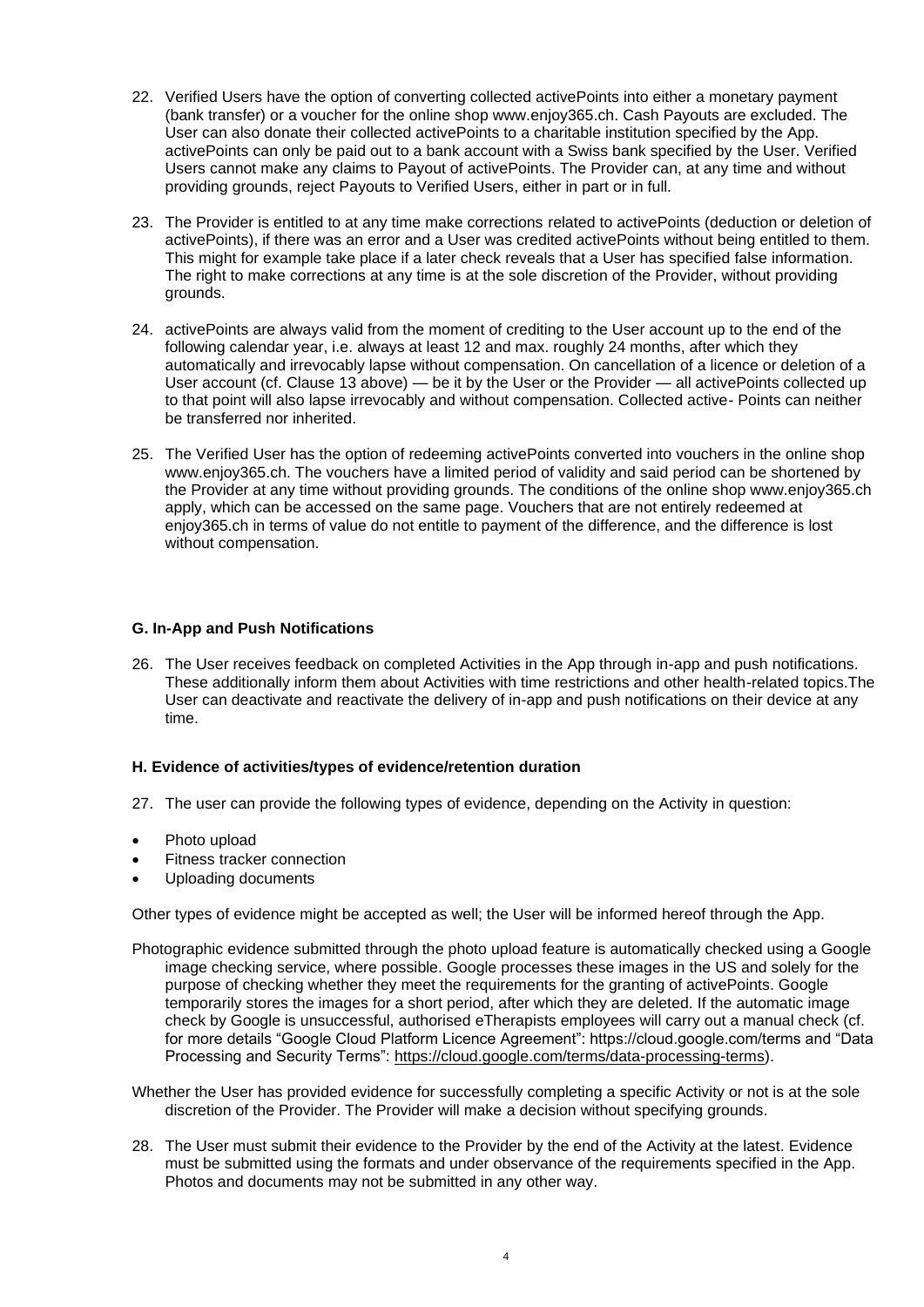- 29. The Provider reserves the right to retain all evidence of the User (e.g. photo uploads) substantiating the issuing of activePoints credits in the User Account as well as their Payouts to Verified Users. The User understands that the Provider will store the vouchers used by them for the duration of three years, after which they are deleted immediately. The User is responsible for redeeming the vouchers before expiry of this period in the online shop www.enjoy365.ch. Regardless, the Provider can shorten the validity of vouchers before expiry of this period at any time, without providing grounds.
- The User can log out of the App or delete their User account at any time, free of charge. As regards deletion of evidence, Paragraph 1 takes precedence over this paragraph.
- eTherapists and CSS Holding AG will store data or information related to Payouts of activePoints for ten years from Payout or invoicing, unless said data or information are subject to shorter or longer statutory retention periods in individual cases, they are required for purposes of substantiation, or if there is another exception under applicable law or earlier deletion is required (for example, because the data or information are no longer required or eTherapists or CSS Holding AG is obligated to their deletion).

## **I. Obligations of the User**

- 30. When using the App, the User may never do the following (list is not exhaustive):
	- create several accounts for one and the same person;
	- infringe against the law or good morals with their usage behaviour (e.g. photo upload);
	- infringe against industrial property rights and copyrights or other ownership rights;
	- transmit content with viruses, so-called Trojan horses, or other pieces of programming that can harm software;
	- enter, store, or send hyperlinks or contents which they are not entitled to, above all when these hyperlinks or contents infringe against secrecy obligations or are unlawful;
	- distribute advertisements or unsolicited e-mails (so-called spam) or false alerts about viruses, failures, or similar, or to invite people to participate in sweepstakes, pyramid selling, chain letters, Ponzi schemes, and similar actions;
	- use the App for commercial purposes:
	- manipulate App features or content as well as collected data (e.g. manipulating steps or collected activePoints, etc.);
	- bypass, deactivate, decrypt, or in any other way circumvent technical measures implemented for the protection of the App or its content, or to make impermissible changes to the User end device in any other way, e.g. deactivating hardware or software checks ("jailbreaking").

An evaluation of whether the User is in breach of an obligation is at the discretion of the Provider.

# **J. Blocking of the User account in the event of improper use**

31. The Provider reserves the right to block the User account at any time, without providing compensation or grounds, in the event of breaches against these Terms of Use as well as improper use. An evaluation of whether a case constitutes improper use is at the sole discretion of the Provider. In the event of breaches against the Terms of Use, the Provider additionally has the right to demand compensation for any incurred damages and to initiate any steps under criminal law.

### **K. Rights of use to information, software, and documentation**

32. Use of the information, software, and documentation provided through the App is subject to these terms. Any licence conditions agreed separately, for example when downloading software, take precedence over these terms. The Provider grants the User a non-exclusive and non-transferable right to use the information, software, and documentation provided through the App to the agreed scope, or, if no scope has been agreed, to the scope relevant to the purpose intended by the Provider with provision and transfer. Said information, software, and documentation may never be distributed, rented out, or transferred in any other way by the User. The information, software, and documentation are protected under both copyright laws as well as under additional laws and agreements on intellectual property. The User is obligated to observe these rights.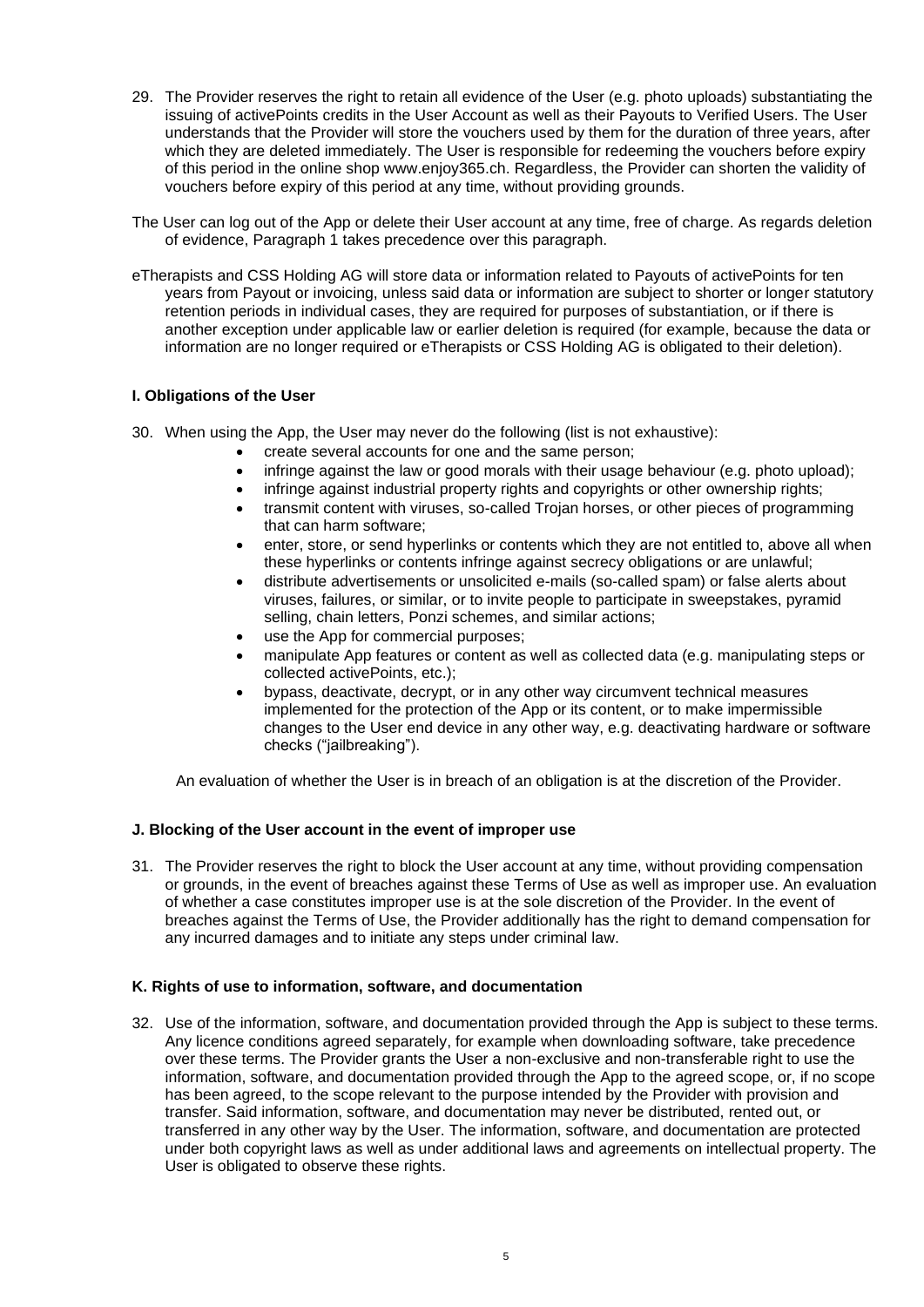## **L. Intellectual property**

33. Information, brand names, the design, and other contents of the App may not be changed, copied, reproduced, sold, rented out, traded, used, supplemented, or used in any other way without the prior written permission of the Provider. No rights of any form whatsoever are granted to the User outside of those rights to use or other rights expressly granted herein, including but not limited to the company name and industrial property rights such as patents, utility models, or brands, nor is the Provider accordingly obligated to grant such rights. If the User stores ideas or tips in the App, the Provider has the right to use these to develop, improve, and distribute the products from its portfolio against no fee.

### **M. Hyperlinks to third-party websites**

34. The App can contain hyperlinks to third-party websites. The Provider does not assume any liability for the contents of these websites, seeing as how the Provider is not responsible for the content and information these sites contain. Their use is solely at the User's own risk.

## **N. Use of the App at the User's own risk**

35. Use of the App is solely at the User's own risk. The User can find a range of information on health, fitness, and similar topics in the App, which are provided for informational purposes. The App does not constitute medical advice, medical examination, or treatment, and never replaces a visit to a doctor. If the User is suffering from a medical condition or has a pre-existing condition, they must first consult with their doctor before participating in an Activity through the App. The same applies to pregnant women. In the event of a medical emergency, seek the help of a doctor or medical specialists; the same applies to specific questions on treatment, care, and symptoms. In the same vein, the Provider does not assume any liability for any health issues the User might experience resulting from the Activities, exercise programmes, or events.

### **O. Waiver of liability and warranty**

36. The Provider does not assume any warranty for the continuous and error-free functioning of the App.

The Provider reserves the right to temporarily suspend the crediting of activePoints, above all in instances of force majeure or whenever there are technical problems and/or system disruptions. The User shall not be entitled to any retroactive crediting of activePoints in these instances.

The Provider cannot provide support for all App disruptions; similarly, the Provider rejects all liability for damages, either material or immaterial, resulting from the use of the App or technical disruptions, to the extent permissible by law.

The Provider shall not be liable for any costs the User might accrue through use of the App.

To credit activePoints for sports Activities, the Provider uses motion data of other applications (Apple Health, Google Fit, etc.), which the User has connected to the App by him-/herself. Accordingly, the Provider cannot assume any liability for the accuracy or correctness of these data.

The Provider reserves the right to make changes to App features at any time.

The information provided by the Provider through the App is carefully checked and made available, in line with the current state of research. Nevertheless, the Provider cannot assume any guarantee that said information is accurate, complete, appropriate, or up to date.

Data transmissions with the Provider through the features of the App take place through connections that meet modern and current security standards. Nevertheless, the Provider cannot assume any liability for the proper functioning and absolute seurity of data transmissions.

The Provider rejects liability for material defects and defects of title to the extent permissible by law. In other respects, any liability of the Provider as well as of involved third parties is excluded, which in particular applies to but is not limited to consequential damages, if no mandatory liability exists because of legal provisions as a result of intent or gross negligence, because of damage to life, health, or limb,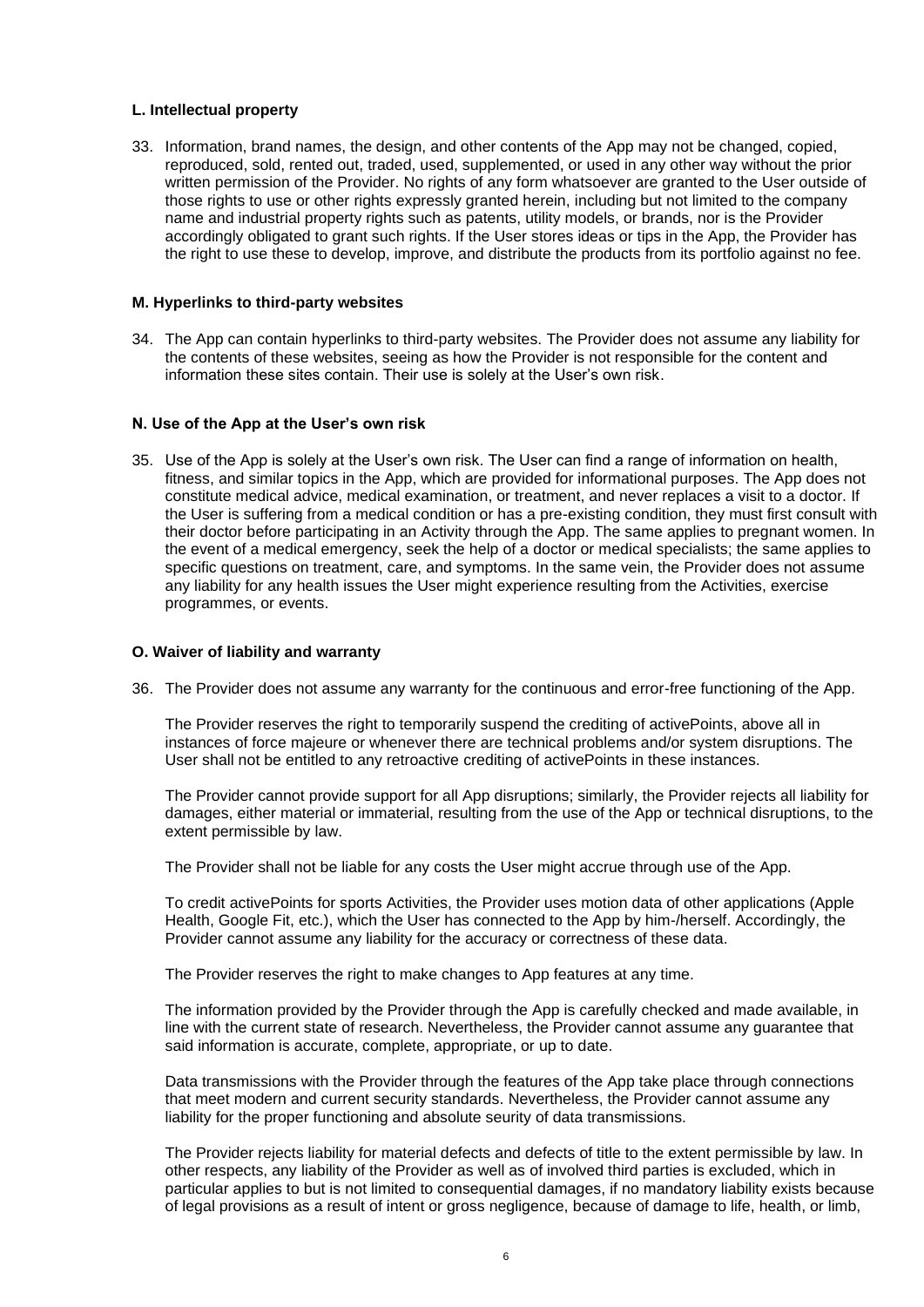because of the party assuming a warranty of quality, because of malicious concealment of a defect, or because of the breach of cardinal contractual obligations. However, compensation for breaches of essential contractual obligations shall be limited to foreseeable damages typical to the contract in question, except in cases of intent or gross negligence.

Even with the Provider continuously endeavours to keep the App free of viruses, no such guarantee can be given. Before downloading the information, software, and documentation, the User is informed to take appropriate security measures and put virus scanners in place to prevent both themselves and the App against viruses.

# **P. Data Privacy**

37. The company eTherapists GmbH, Lobeckstrasse 36-40, 10969 Berlin, Germany, is the owner and Provider of the App.

If CSS Kranken-Versicherung AG receives personal data of a User for any reason, e.g. because of a support request submitted by a User of the App while disclosing their identity, CSS Kranken-Versicherung AG guarantees compliance with the data protection law to which it is subject. In this case, CSS Kranken-Versicherung AG solely processes the data of the User to respond to any requests of the User, while observing applicable data protection law. App Users are at no time obligated to provide personal data to CSS Kranken-Versicherung AG. This is not required to use the App nor to direct support requests to CSS Kranken- Versicherung AG as an involved third party. activePoints can be collected and Payouts can be made through the App without providing any personal data to CSS Kranken-Versicherung AG. This also applies to all other companies of the CSS Group. "Personal data" are all information relating to a specific or identifiable person.

38. eTherapists is the controller of data collection carried out as part of the use of the App. The data disclosed by the User to the Provider are processed in Germany.

The User has the right to request information on the data eTherapists stores and processes on their person, as well as to the correction or any supplementation of said data, to object to processing of their data, and to — if permissible by law — request their deletion.

Requests for information, correction, or deletion of User data must be made in writing, together with a signed request specifying the address of the User as well as a copy of their passport or ID card, addressed to the following controller:

eTherapists GmbH Lobeckstrasse 36-40 10969 Berlin

### **Registration and verification**

To complete the registration process, the Provider requires the e-mail address of the User, as well as a password chosen by the User.

When using the Google service "Google Signin" to create a user profile, the email address from the Google user account used will be transmitted to the operator. This data is only used for registration and registration purposes. Through the Google Sign-In Service, Google recognizes information about logging in to the app. Other data, such as use of the content, services provided and submitted data, will not be shared or passed on with Google.

Further information on the use of data by Google (Google LLC, 1600 Amphitheatre Parkway, Mountain View, CA 94043, USA), setting and objection options, can be found in Google's privacy policy at https://policies.google.com/.

To complete the verification process for Verified Users, the Provider requires the customer number and date of birth of the User. These data are matched to pseudonymised values, which are provided by CSS Kranken-Versicherung AG. This is done to verify whether the User has a current contractual relationship for insurance with CSS Versicherung AG or INTRAS Versicherung AG (Swiss Insurance Contract Act [Versicherungsvertragsgesetz, VVG]).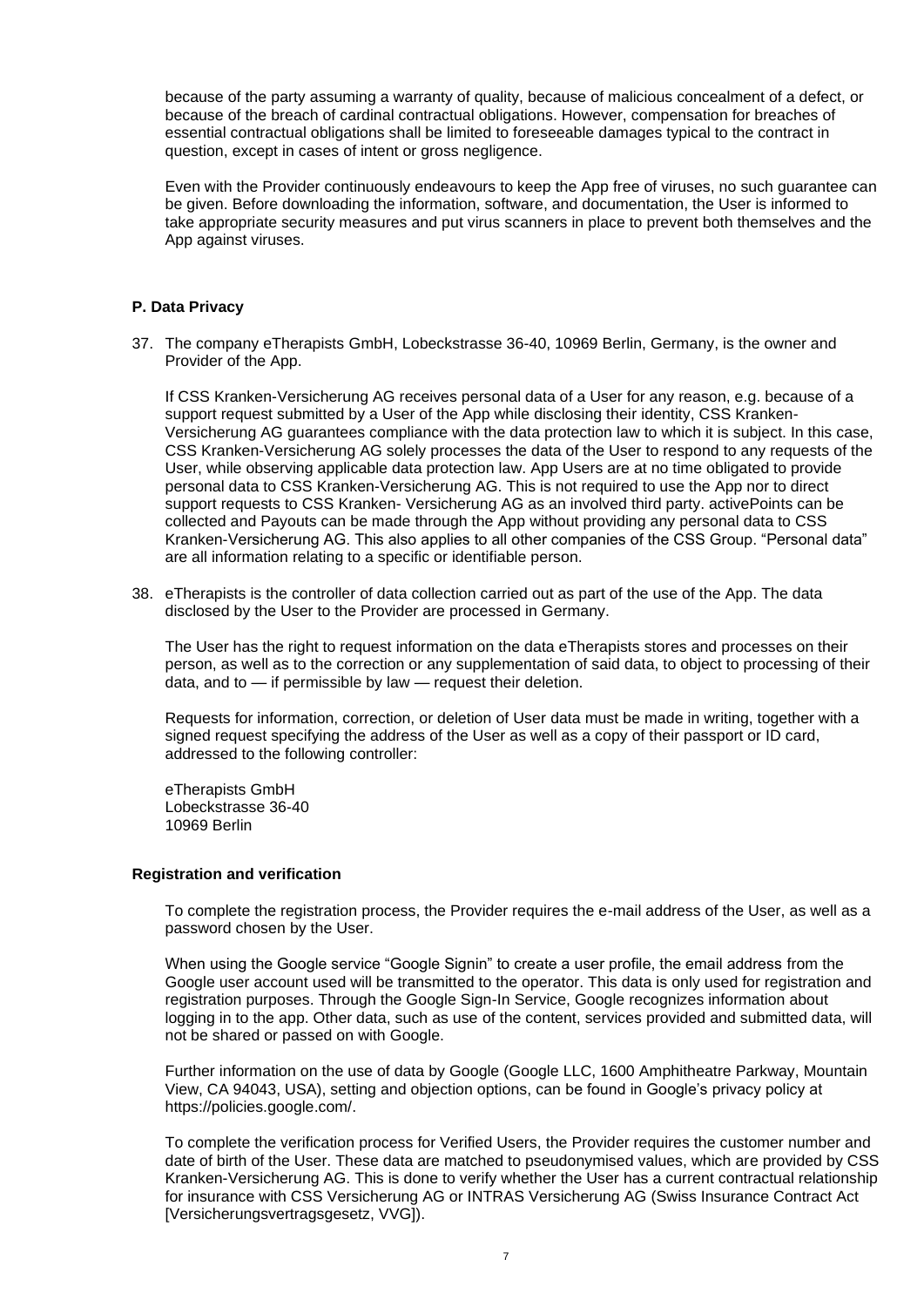### **Selection of Activities that entitle Users to collect activePoints**

To select Activities for which the User wishes to receive or collect activePoints, they click on corresponding features in the App.

#### **IBAN number as well as first and family name**

To pay out activePoints collected by Verified Users, they must provide an IBAN number with a Swiss bank with the first and family name of the account holder.

#### **Matching motion data for sports Activities**

If the User connects their health app (Apple Health, Google Fit etc.) or fitness tracker (Garmin, etc.) with the App to receive activePoints, they expressly consent to the App regularly checking the data it receives from all connected health apps or fitness trackers. This check is used to verify whether activePoints can be credited for a sports Activity (sufficient number of steps, heart rate, or calories in a specific period). The User can activate/deactivate this connection at any time through the App. If the User wishes to use the service of a cooperating third-party provider for tracking purposes (e.g. Thryve Health, Google Fit, and Apple Health Kit), personal data on registration and use are exchanged. The Provider will at no time transfer personal data of the User, such as number of steps, heart rate, or calories, or information on the completed Activity, to companies of the CSS Group.

#### **Direct marketing in the App**

The Provider is entitled to regularly inform the User on CSS Group products and services and to initiate marketing measures related to these.

#### **Usage data**

The following data are processed by eTherapists related to usage of the App by the User, to allow crediting of a varying number of activePoints on completion of an Activity by the User:

- Pseudonymised User ID
- Date
- Completion of an Activity, daily unit, programme, or other
- Category (movement, nutrition, mindfulness)
- Sub-category:
- For movement: strength, endurance, weight management, mobility
- For nutrition: weight management, healthy nutrition
- For mindfulness: relaxation, focus, motivation, sleep
- Usage patterns

As the Provider of the App, eTherapists furthermore collects and processes the following data:

- Type of device on which the App is stored
- Operating system and version on the device
- Dynamic IP address
- Interactions within the App
- Data registered by the User within the App (e.g. IBAN number, first and family name, gender, size, allergies, weight, and age)

The Provider processes the data transmitted to it by the App together with the User ID to send in-app messages, to assign activePoints to the User within the App, as well as to clarify any questions if the User contacts the Provider directly. The Provider furthermore processes the User ID to activate, block, and delete the User account in the App. The Provider furthermore processes the data of the User to safeguard the operation and functioning of the App and to compile pseudonymised overall user statistics. Moreover, eTherapists can process the data of a User to respond to any questions they might directly submit to eTherapists.

Additionally, the Provider processes the following data to make improvements to the App: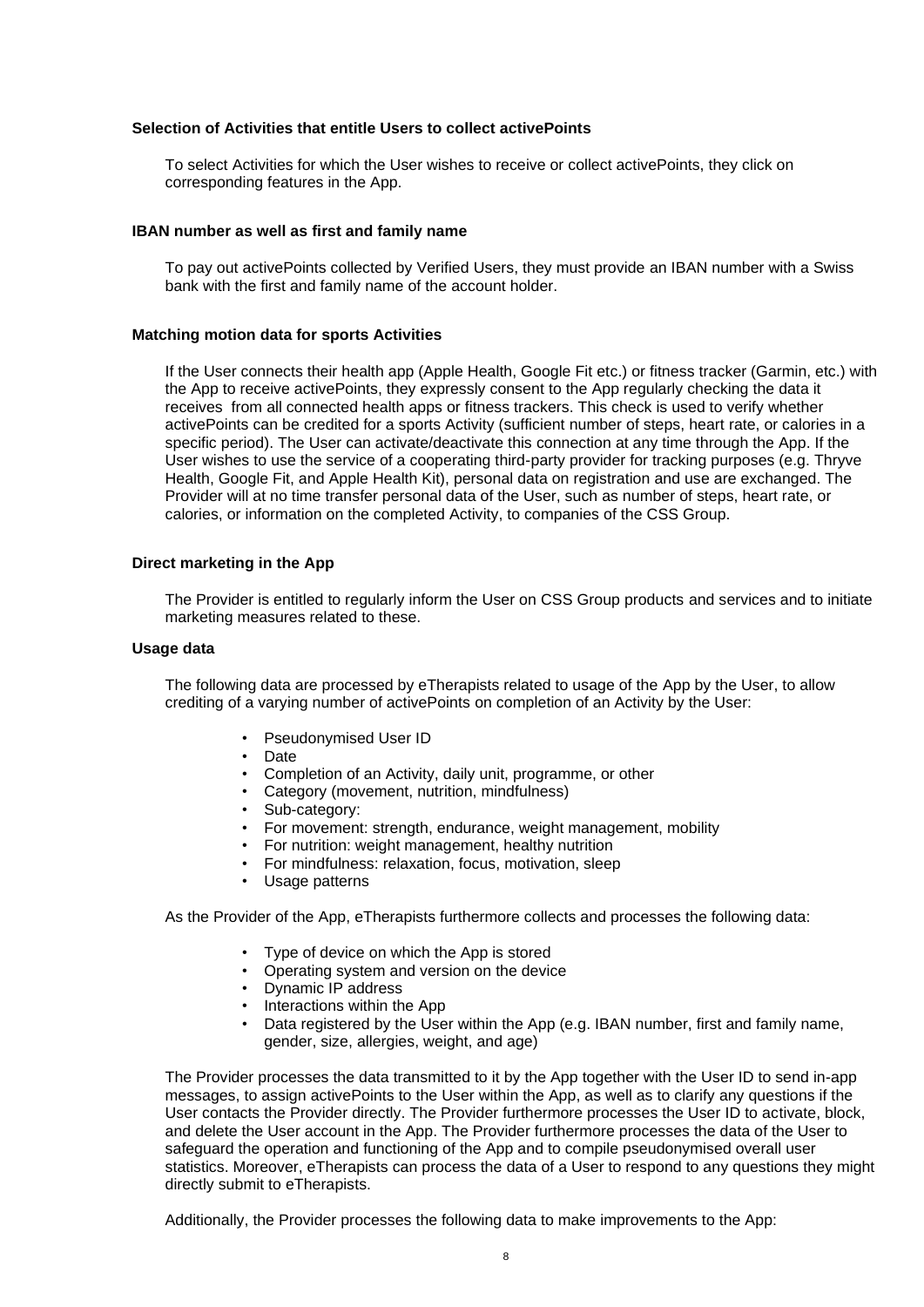Session data related to visits to the App (including the duration and frequency of visits, language and country default settings, information on the browser and computer operating system, Internet protocol addresses, search terms and search results, submitted reviews);

The App uses the Adobe Analytics analysis tool, a product of Adobe Systems Software Ireland Limited (4–6 Riverwalk Citywest Business Campus Dublin 24 Republic of Ireland). When the User installs the App, Adobe Analytics stores data in an pseudonymisedmanner, including but not limited to technical records on App installations, registration and first opening of the App, interactions within the User account, the categorization of users into age groups, the number, type, and conclusion of Activities, fitness trackers connected to the App (which type of fitness tracker is to be connected), clicks on banners and links within the App.

The App uses the developer platform "Google Firebase" and associated features and services, provided by Google LLC 1600 Amphitheatre Pkwy Mountain View, CA, 94043 USA.

Google Firebase is a platform for developers of applications ("apps") for mobile devices and websites. Google Firebase offers a range of features, presented on the following overview page: https://firebase.google.com/products/. eTherapists uses the following services of "Google Firebase":

- "Cloud Messaging" to send push notifications
- "Dynamic Links" for a seamless user experience
- "Crashlytics" to keep an overview of App crashes and App performance.
- "Firebase Analytics" to evaluate User interactions.

Firebase Analytics is designed to measure the way in which Users interact with an App. So-called "Events" are collected, such as opening of the App for the first time, deinstallation, updates, crashes, or the frequency of App usage. The information processed using Google Firebase is possibly used together with additional Google services, such as Google Analytics and the Google Marketing services. In this case, only pseudonymised information, such as the Android Advertising ID or the Advertising Identifier for iOS, is processed to identify mobile devices of the User. Users can find more information on Google's use of data for marketing purposes on the overview page: https://www.google.com/policies/technologies/ads; The Privacy Policy of Google can be accessed at https://www.google.com/policies/privacy. Google is certified under the Privacy Shield Agreement, guaranteeing that the level of data protection meets that of European data privacy law [\(https://www.privacyshield.gov/participant?id=a2zt000000001L5AAI&status=Active\)](https://www.privacyshield.gov/participant?id=a2zt000000001L5AAI&status=Active).

The User understands that the Provider will, in certain cases, install cookies in the storage of their end device to operate the App, given that they have provided their consent. If said consent is not given, functionality or use of the App might be restricted.

### **Right to transfer data to third parties**

39. eTherapists has the right to transfer or disclose data of the User to third parties, if said transfer or disclosure is considered necessary to observe applicable laws and provisions, to participate in internal and external audits, as well as for financial auditing purposes, during legal proceedings, on request of the competent courts and authorities, or for other reasons, to protect and defend its rights and property.

### **Technical and organisational measures to protect data**

40. eTherapists has taken the necessary technical and organizational security measures to protect the data from unauthorised access and unauthorised data processing. These measures are checked regularly and adapted to the state of the art.

# **What information does CSS Holding AG and CSS Kranken-VersicherungAG receive from**

### **eTherapists?**

41. A varying number of activePoints are assigned on completion of an Activity. If a Verified User requests the Payout of activePoints collected in the App, the Provider transfers the following data to CSS Holding